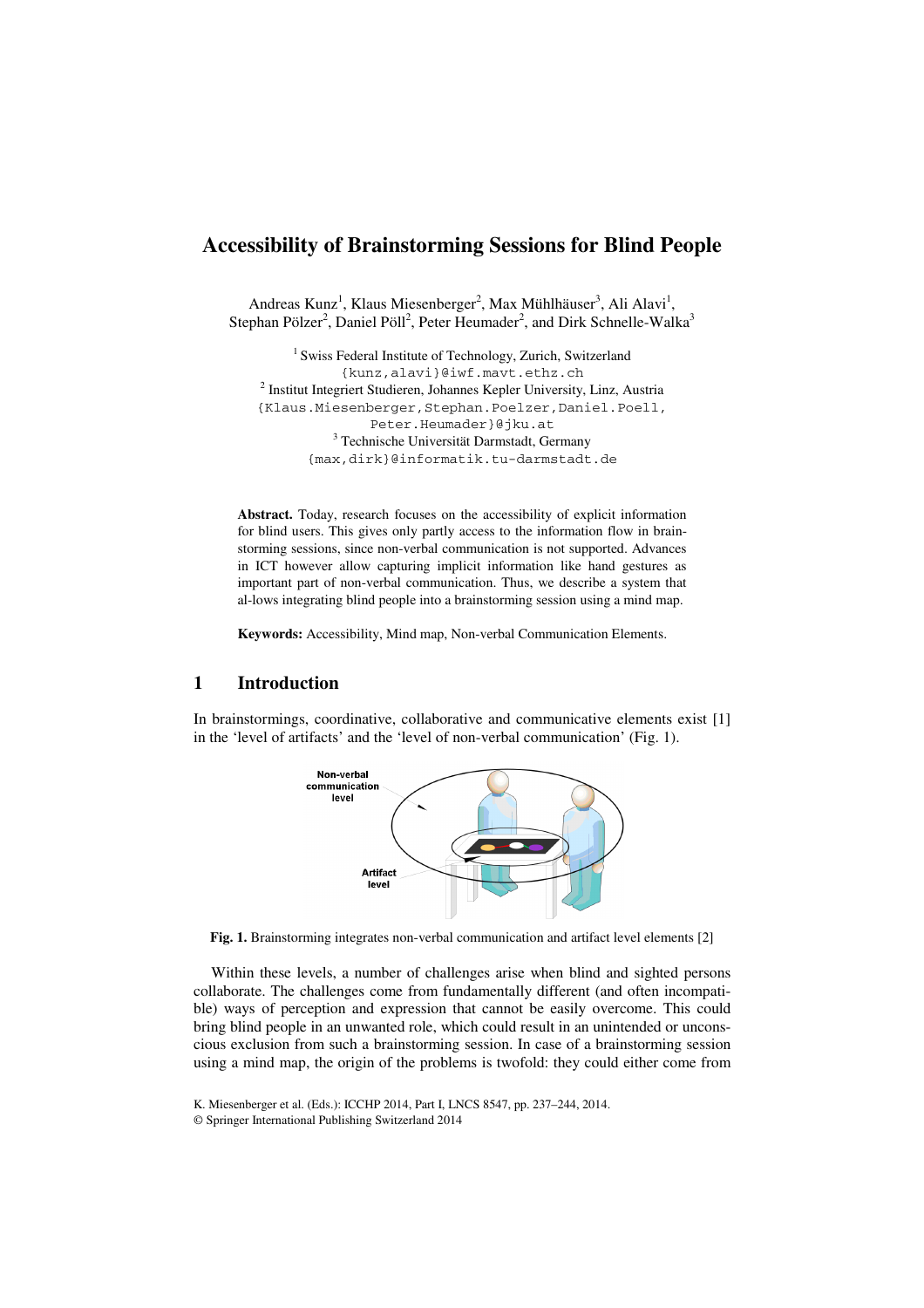the generated elements on the artifact level, or from the non-verbal communication level. Both levels are highly interdependent, since many times non-verbal communication elements, such as deictic gestures, refer to elements on the artifact level.

#### **1.1 Level of Artifacts**

Although blind and sighted people can access the same digital information of documents by rendering it on screen/print or in Braille/audio, the way of perception leads to considerable differences in accessing or generating this information. The visual channel allows for fast and parallel perception of information, while Braille or audio could be compared to a serial perception. This difference is in particular salient for the perception of graphical elements like those of a mind map. Hence, blind people need more time for sensing the content of artifacts. This becomes even more critical when the artifacts are edited during the meeting. Moreover, jointly working on artifacts requires that each participant is aware about the state and the content of the artifacts. Due to these limitations, current tools and technologies cannot support a joint group of sighted and blind people to create and edit artifacts in a brainstorming meeting.

## **1.2 Level of Non-verbal Communication**

A large amount of information during a meeting is transferred non-verbally by gestures, postures, facial expressions, etc., which rely on the visual channel only. Consequently, blind people are excluded from this information. Not only gestures and facial expressions are required for establishing interpersonal relationship [3], but are also important to coordinate discussions during a brainstorming, e.g. for turn-taking [4,5]. As a workaround for engaging blind people in such meetings, the implicit non-verbal communication is made explicit by verbalizing it. This evokes new problems, since non-verbal communication is parallel and thus has to be serialized in order to communicate it verbally. Moreover, non-verbal communication is done unconsciously, but it has to be consciously translated or articulated by the sighted participants. Both problems mentioned in the above slow down the whole brainstorming session.

The mentioned problems show the difficulties for the participants of a meeting to transfer information and to synchronize the individual mental models. Meetings are significantly more complicated as they have to be consciously prepared and conducted. This imposes a higher cognitive load on the participants. Consequently, such meetings tend to progress more slowly, are less effective and less intuitive. Finally, some activities are even impossible, such as intensely working on a shared document.

## **2 Related Work**

For the chosen scenario of integrating blind people into a collocated mind map brainstorming session, we need to study the research literature on two different levels: the artifact level, and the non-verbal communication level.

#### **2.1 Artifact Level**

A vast body of research in the field of HCI (Human Computer Interaction) tackles the problem of more intuitive interaction with digital content. A major approach relies on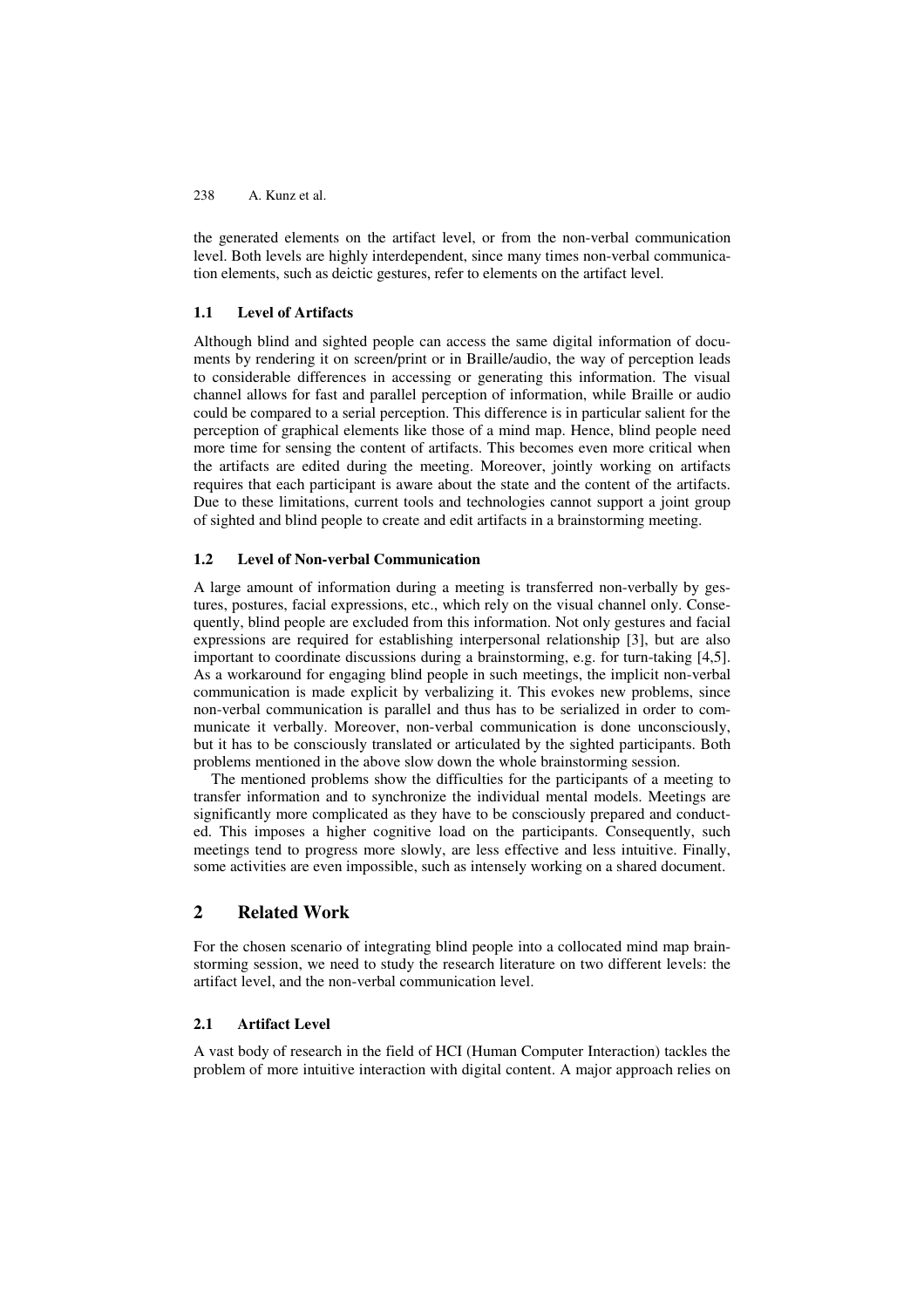natural user interfaces (NUIs), which enhance (or in some case, replace) a graphical user interface (GUI), buy providing technologies such as touchscreens, motions trackers, and tangible user interfaces (TUIs) [6,7,8,9] . While these interfaces are helpful for sighted persons to access and alter artifacts in an intuitive way, they support the blind users in a very limited manner.

Window Eyes [10] could output textual information to Braille displays, or audio speakers. A lot of research has been done for making graphical information accessible to the blind, both in terms of providing equivalent descriptive text alternatives [11], or using tactile and/or audio methods [12,13,14,15]. All these approaches focus on linear text and static graphics, but not on dynamically changing artifacts such as a mind map. This requires the development of systems for tracking, analyzing and displaying information and thereby tackling the problem of information overflow. Only a few approaches towards access to dynamic content exist [16,17]. Here, the user interacts with a tangible and sonic representation of a line chart. In another approach, Ferres et al. [18] translate the chart into a textual representation, which can then be accessed by conventional reading devices such as Braille displays.

However, these approaches do not investigate the dynamics of changing graphics in real-time, and they also do not include non-verbal communication elements.

#### **2.2 Non-verbal Communication Level**

While meeting support for blind people is still a largely underrepresented research area as stated by Winberg et al. [19], distributed meetings for sighted persons are well addressed in literature. Providing awareness of eye-contacts or of other gestures such as pointing or nodding supports the social presence and coordinates the teamwork [5], [4], [20]. Work presented by Ba et al. [21] provides a proximity approach to identify the visual focus of attention of a user. Morency et al. [22] show that nodding and other head movements can be successfully captured by visual tracking systems.

Deictic gestures bridge between the level of non-verbal communication and the level of artifacts. They are used by sighted people to easily refer to artifacts during a meeting. Within the very little work conducted for blind people, Oliveira et al. [23] address how to translate deictic gestures made on a whiteboard containing static content into a haptic representation. Thereby, the blind person wears a glove which guides his hand to the position on the artifact level the sighted user is pointing to. However, there is no work for deictic gestures on dynamic content.

To summarize, the integration of blind people into brainstorming sessions is still very limited. This is mainly because of the following reasons:

- Deictic gestures are not reliably captured and assigned to artifacts on the interactive surface.
- Translation of the "parallel" content of the artifact level to the serial perception of the blind user and vice versa is not well investigated.
- Lack of interfaces for blind users to interact with the artifacts

This paper thus introduces a system that allows integrating blind users in a mind map brainstorming meeting, which addresses the challenges mentioned in the above.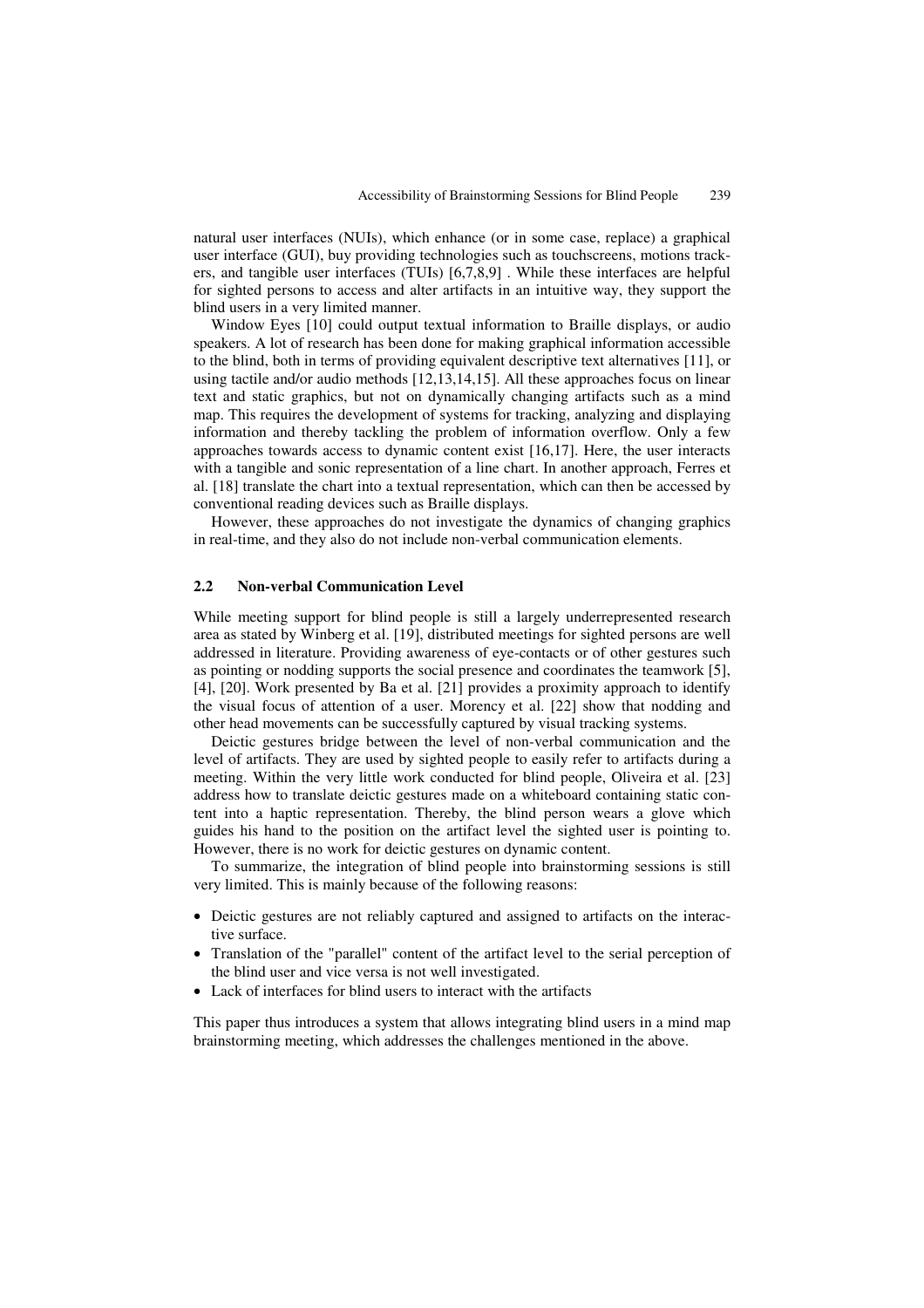## **3 Contribution**

To address the above challenges, we realized the concept of an automatic real-time translation as core of the overall system. This translation process is threefold: (1) capturing artifacts and non-verbal communication elements with dedicated sensors; (2) semantic modeling of artifacts and activities; and (3) making the information available to all participants in an appropriate and accessible representation (Fig. 2).



**Fig. 2.** General overview of the realized system

The system is realized in a multi-layer architecture, consisting of 4 layers.

#### **3.1 Persistence Layer**

The persistence layer only contains the mind map model. Although many graph-based mind map tools exist, we implemented our mind map in a tree structure. Within a tree structure, every element n the mind map represents a node in the tree model, thus having a unique path to the root. This path is made accessible to the blind users. In comparison to alternative screen exploring techniques for blind users as presented by Kane et al. [24], a tree structure can be easily navigated, interpreted and manipulated by a blind user in a way she is already familiar with.

#### **3.2 Controller Layer**

The Model Update Controller updates the persistence layer. The controller will also report changes of the model to the application layer. The model update controller also provides information to the semantic reasoner in order to properly infer the relation between deictic and other pointing gestures and artifacts.

## **3.3 Application Layer**

The main components of the application layer are the mind map software, the reasoner, and an accessible mind map (blind user interface).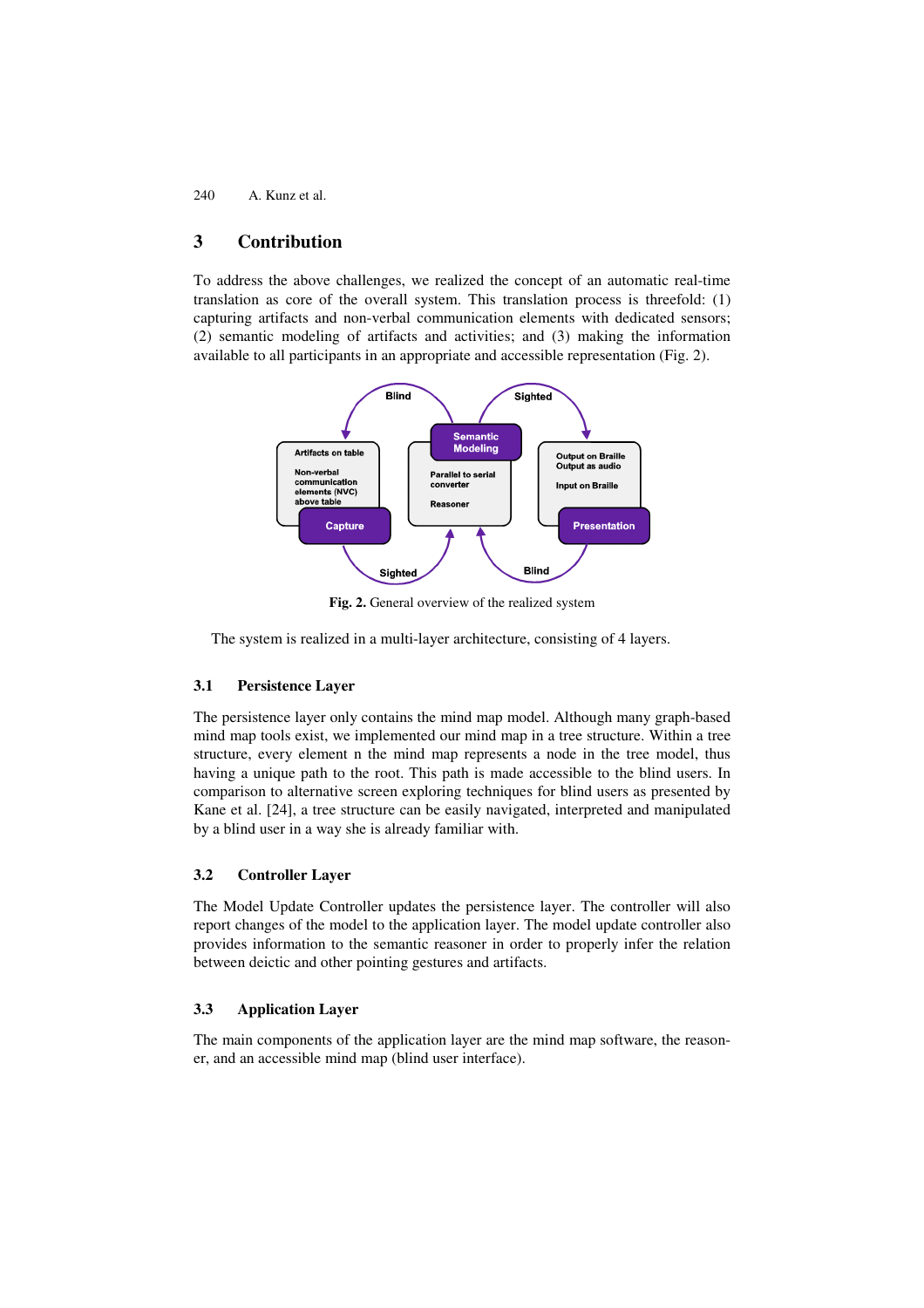The reasoner receives the tracking information from the sensors and compares the calculated pointing direction intersection point with the positions of the artifacts on the screen in order to highlight the corresponding component. This information is given to the mind map and the accessible mind map applications, where the corresponding object is highlighted.

The mind map application is shown in Fig. 3. It currently allows adding and deleting elements, adding text to an element and freely moving it around. It is also possible to rotate an element, which is important since the sighted persons sit around the table.



**Fig. 3. .** Collaborative mind map Editor "CoME"

Sighted persons can move, zoom, and rotate objects by using the touch input capabilities of Microsoft PixelSense tabletop computer. All structure and content information is transferred to the blind user interface (see Fig. 4). This is in principle a serialized representation of the parallel information in the mind map. When the mind map is updated, the structure of the tree in the blind user interface is altered. The interface also offers possibilities to modify the mind map on the table, such as adding, modifying, or deleting a node in the tree. Moreover, cut and paste functionalities are available, as well as a search function or a button for further details of a node. Any modification will immediately be transferred to the mind map visualization on the PixelSense.



Fig. 4. Blind user interface and blind user testing the blind user interface

The blind user interface also contains a tree structure representing the content of the mind map. The blind user can browse this tree in a way he is already familiar with from other environments. The interface also includes a list view with the mind map's history of modifications. This allows the blind user to view modifications also in an asynchronous way. Finally, a search functionality allows searching the history as well as the tree. A message box will further notify the blind user when changes are mad e to the mind map or when pointing gestures highlight a certain artifact (node). All the elements can be accessed by y the blind user with the Braille display (see Fig. 4).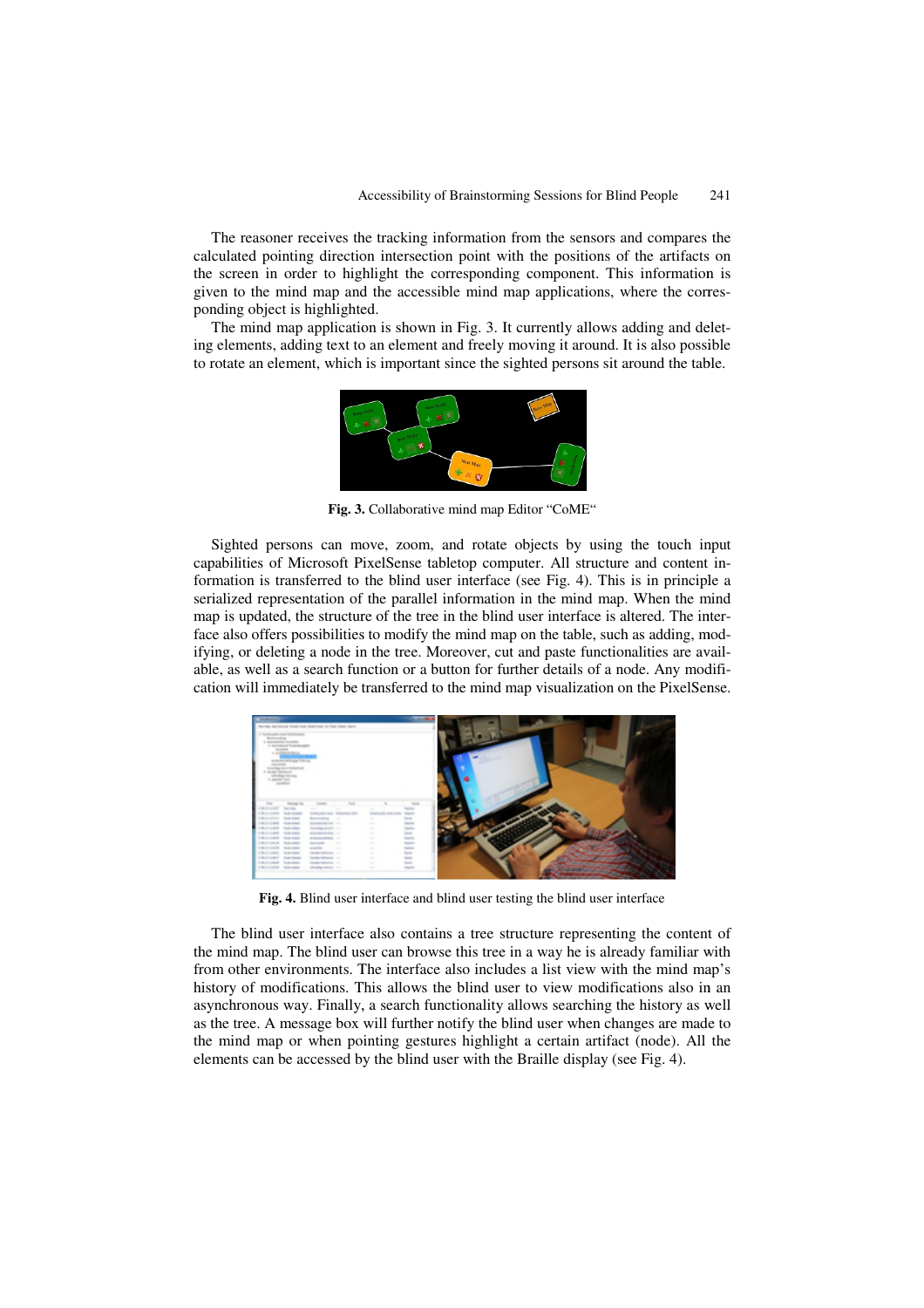#### **3.4 Input/Output Layer**

As described above, artifacts as well as NVCs have to be captured by the system. For our realized prototype, we choose a scenario (but are not limited to) with three sighted users and one blind user who gather around PixelSense as shown in Fig. 5.



**Fig. 5.** Overall physical setup

Since PixelSense is an interactive screen, any touch input for modifying the artifacts can be sensed, while text is currently still entered via the keyboard. For detecting deictic gestures as the most important representative for NVCs, three LEAP Motion sensors are used. They are placed on the PixelSense's frame to detect deictic gestures from the sighted users (see Fig. 5). The sensors are oriented in such a way that the lower boundary of the sensor's field of view is parallel to the table's surface.

## **4 Preliminary User Tests**

The blind user interface together with the mind map editor CoME were evaluated in first trial runs. The blind users accessed the interface with a Braille display which was connected to a screen reader. Using different screen readers, the blind user interface was in general accessible, although different readers showed different performance.

In general, the blind users appreciated to present mind maps to different user groups with different adapted views. It was further seen as a good solution for the synchronization between blind and sighted users within a mind map session that there is an alert system which informs the blind user about any modification done on the mind map. Also the history of the blind user interface was very much appreciated, since it could be used if blind users missed some changes made in the mind map.

The expected irritations of sighted users by suddenly appearing nodes in the mind map – being entered via the blind user interface – were not confirmed during our first trail runs. The reason for this could be found in the fact that there was still an audio synchronization between all the team members, from which cues about the next possible interaction of the blind user could be derived.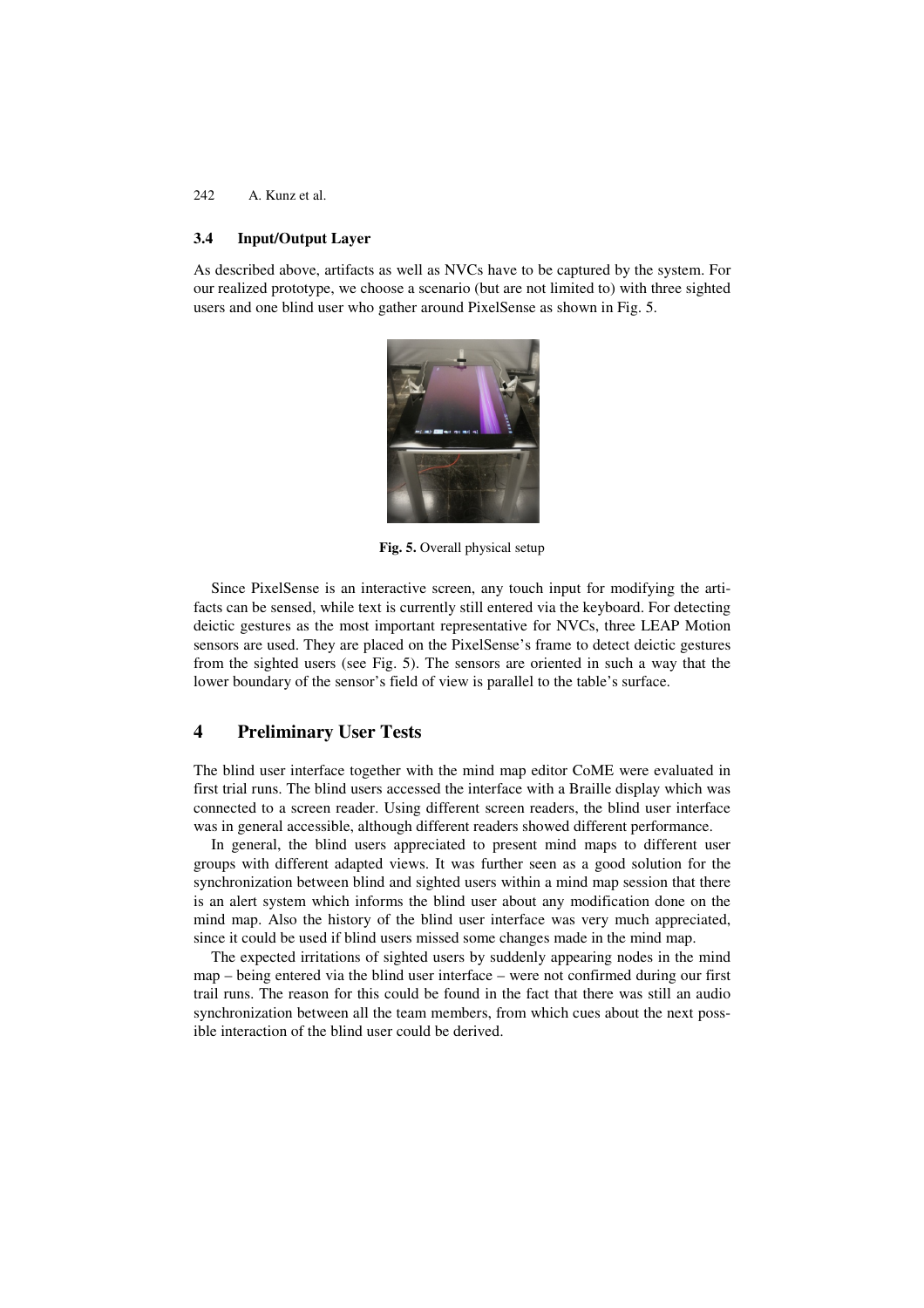## **5 Conclusion and Outlook**

We introduced a system that supports a mind map brainstorming meeting between blind and sighted users. The system gives access for blind users to the generated arti-facts, and also captures and transfers non-verbal communication elements. This allows a deep integration of a blind user into a brainstorming meeting.

Our work will continue with in-depth user studies with the built system. We will then continue to integrate other NVC elements into the system, such as nodding or shrugging. For integrating these NVC elements, we will extend our current system by additional sensors. Moreover, more sophisticated filtering algorithms will be developed to avoid false interpretations and thus wrong notifications to the blind user.

**Acknowledgments.** This work was done in collaboration of ETH Zurich, TU Darmstadt, and JKU Linz and was funded under the DACH umbrella under the number CR21I2L\_138601.

### **References**

- 1. Ellis, C.A., Gibbs, S.J., Rein, G.: Groupware: Some Issues and Experiences. Communications of the ACM 34, 39–58 (1991)
- 2. Kunz, A., Alavi, A., Sinn, P.: Integrating Pointing Gesture Detection for Enhancing Brainstorming Meetings Using Kinect and PixelSense. In: Proc. of the 8th International Conference on Digital Enterprise Technology, ETH-Zürich, Zürich, Switzerland, pp. 1–8 (2014)
- 3. von Thun, F.S.: Miteinander reden 1 Störungen und Klärungen. Allgemeine Psychologie der Kommunikation. rororo, Reinbek, Germany (1998)
- 4. Kendon, A.: Some functions of gaze-direction on social interaction. Acta Psychologica 26, 22–63 (1967)
- 5. Argyle, M., Cook, M.: Gaze & Mutual Gaze. Cambridge University Press, New York (1976)
- 6. Ishii, H., Ullmer, B.: Tangible Bits: Toward Seamless Interfaces between People, Bits and Atoms. In: Proc. of the SIGCHI Conference on Human Factors in Computing Systems (CHI 1997), pp. 234–241. ACM, New York (1997)
- 7. Fitzmaurice, G., Ishii, H., Buxton, W.: Bricks: Laying the Foundation for Graspable User Interfaces. In: Proceedings of the SIGCHI Conference on Human Factors in Computing Systems (CHI 1995), pp. 442–449. ACM, New York (1995)
- 8. Ganser, C., Steinemann, A., Kunz, A.: InfrActables: Supporting Collocated Groupwork by Combining Pen-based and Tangible Interaction. In: Proceedings of IEEE Tabletop 2007, pp. 1–2. IEEE, Washington (2007)
- 9. Hofer, R., Kunz, A.: TNT: Touch 'n' Tangibles on LC-displays. In: Natkin, S., Dupire, J. (eds.) ICEC 2009. LNCS, vol. 5709, pp. 222–227. Springer, Heidelberg (2009)
- 10. Window Eyes by GW Micro, http://www.gwmicro.com/Window-Eyes
- 11. W3C/WAI Guidelines, http://www.w3.org/WAI/intro/wcag.php
- 12. Yayl, L.: Huseby Zoom Maps: A Design Methodology for Tactile Graphics. Journal of Visual Impairment & Blindness 3(5), 270–276 (2009)